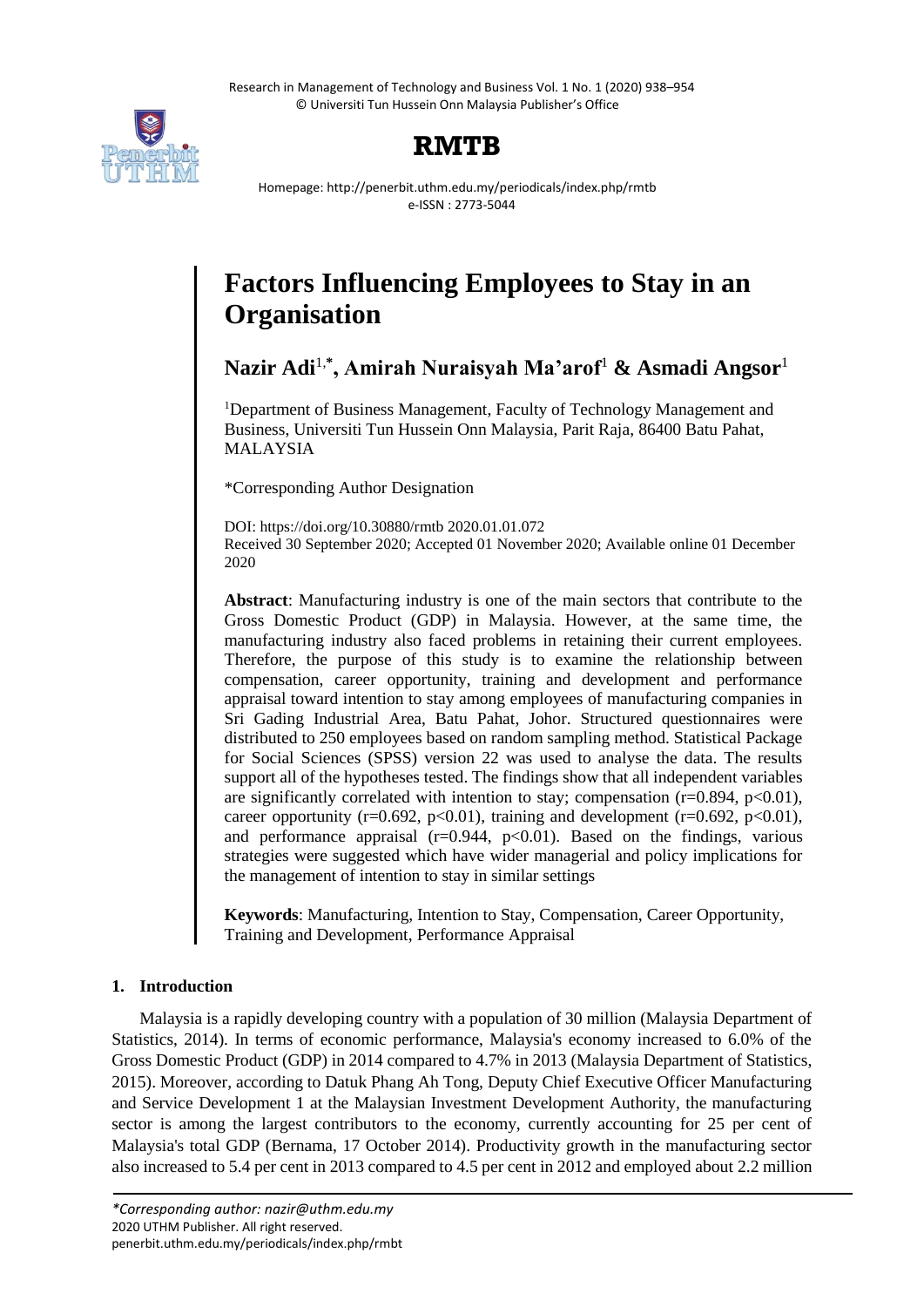people in this sector, which represents 16.8 per cent of the country's total employment (Malaysia Productivity Corporation, 2014). It has therefore shown that the manufacturing sector is now one of the most critical sectors in the country and has had a major impact on economic growth.

## 1.1 Research Background

In any organisation, such a manufacturing sector, the workforce is a very important component, and therefore employees are always considered to be the greatest asset of the organisation. Without employees, organisations will not be able to deliver business results, achieve organisational objectives or meet their financial objectives. At the same time, however, organisations face a major challenge as to how to retain this invaluable resource. Noe (2008) believes that human resource management practises are important for attracting, motivating, rewarding and retaining employees. Thus, if the industry has a low turnover of employees, the intention of employees to remain in a particular industry is much higher than that of other industries, which indicates that this sector is healthier than others. Some attention should, therefore, be paid to further improving and maintaining the development of this manufacturing sector.

## 1.2 Problem Statements

In Malaysia, high turnover is very problematic, and there is a worrying trend for employees to leave the country and work abroad. Malaysia needs valuable human capital in order to be a high-income economy by 2020. However, the percentage of turnover in Malaysia has steadily increased. Findings from the 2013 General Industry Total Rewards Survey reported that the rate of turnover in the general industry in Malaysia increased from 12.3 per cent in 2012 to 13.2 per cent in 2013 (Sun Daily, 31 October 2013). In the same vein, the manufacturing sector has a high turnover of 24 per cent of employees (The Sun Daily, 31 October 2013). This trend is worrying because turnover is potentially costly and could have a negative impact on organisations. When employees leave, the organisation had to reorganise its resources, and it would normally take some time to hire or hire a replacement employee (Johari, Yean, Adnan, Yahya & Ahmad, 2012). Employee turnover drawbacks to the organisation, which include loss of valuable employees and increases the cost of the organisation, such as recruitment costs for new employees and training for them to improve their skills (Ghazali, Nasyuki & Yi, 2011). According to the Federation of Malaysian Manufacturers (FMM) report, the average turnover rate for non-executive workers is 1.97 per cent, while for executive workers it is only 1.35 per cent (Johari *et al.*, 2012).

Furthermore, Branham (2005) argued that there are seven main reasons why employees leave, which are unrecognised, low pay, unfulfilled jobs, limited career advancement, poor management practises, unreliable leadership, and dysfunctional working cultures. Meanwhile, Johari *et al.* (2012) stated that employees would leave their current organisation if they were not satisfied with the factors related to the organisation. Indeed, a 2012 Global Workforce Study study by Towers Watson found that 51% of Malaysian employees can move to another organisation to advance their careers or to achieve a high level of work and pay is also an important driver and driver of performance (The Sun Daily, 31 October 2013). Employers are, therefore encouraged to invest in human resource management that will enhance the quality of human resources.

This is where there is a need to examine what is causing employees to stay in their current organisation. Moreover, most of the previous research was conducted outside Malaysia, particularly in western countries. There has therefore been a lack of studies on human resource practices and the intention of employees to remain in the manufacturing sector. In addition, there may be cultural differences between Western and Asian countries, and effective practices in western countries may not be effective for implementation in that country (Ghazali, Nasyuki & Yi, 2011). The aim of this study is therefore to examine the relationship between human resource practices, namely compensation, career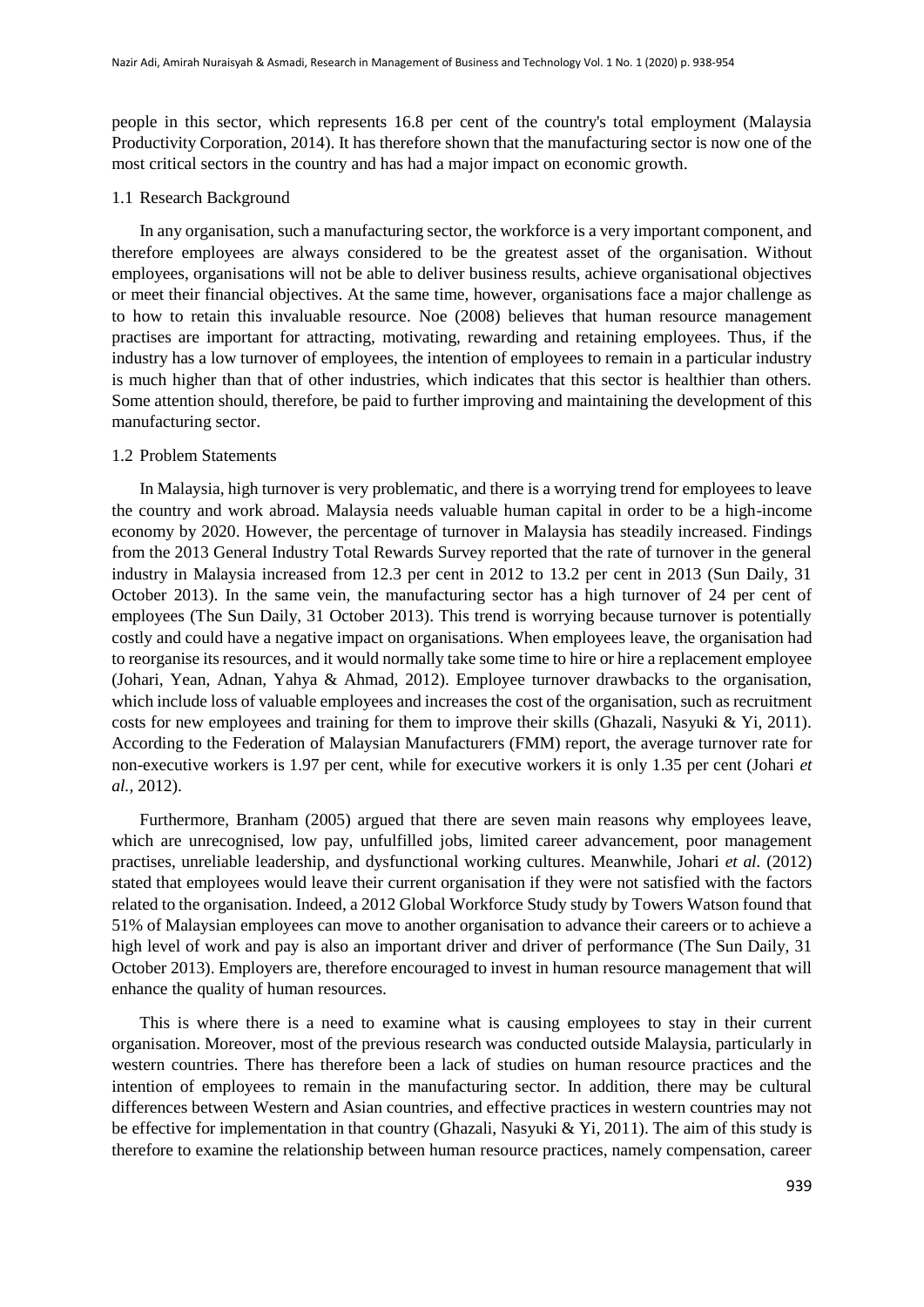opportunities, training and development, and performance assessment of employees' intention to remain in manufacturing companies in the Sri Gading Industrial Area, Batu Pahat, Johor.

## 1.3 Research Questions

This study was carried out to address the issues of the influence of compensation, career opportunity, training and development and performance appraisal on the intention to stay among employees in an organisation. Accordingly, the following research questions are addressed to further examine the matter:

- (i) Does compensation have a significant relationship with intention to stay?
- (ii) Does career opportunity have a significant relationship with intention to stay?
- (iii) Do training and development have a significant relationship with intention to stay?
- (iv) Does performance appraisal have a significant relationship with intention to stay?

## 1.4 Research Objectives

This main objective of the study is to examine the predictors of intention to stay. Specifically, the study intends to examine the relationship between compensation, career opportunity, training and development, performance appraisal and intention to stay. Therefore, the objectives of this study are:

- (i) To assess the relationship between compensation and the intention to stay.
- (ii) To assess the relationship between career opportunity and intention to stay.
- (iii) To assess the relationship between training and development and intention to stay.
- (iv) To assess the relationship between performance appraisal and intention to stay.

## 1.5 Significance of the Study

To date, very little research has been done to investigate how human resource management practises could influence employees' intention to stay. This study, therefore, provides a better insight into the various HRM practises implemented in the manufacturing sector in Sri Gading Industrial Area, Batu Pahat, Johor, with the aim of highlighting whether certain human resource management practises could increase employees' intention to remain within their organisation. The potential findings of this study are expected to contribute to the manufacturing sector by providing more accurate and specific information on the retention of valuable employees. In addition, the expected results and findings are useful for human resource managers to improve their HRM practises and to plan effective strategies to retain their employees. Through this study, managers will learn more about effective practises among employees and will eventually use them as a guideline or reference when developing human resource practices. In addition, it is hoped that the potential findings will be informative for the manufacturing industry and therefore useful for managers and the human resources department, as there are fewer studies related to the manufacturing industry in Malaysia.

## 1.6 Scope of the Study

The study is conducted at certain manufacturing organisation in Sri Gading Industrial Area, Batu Pahat, Johor. This study focuses on manufacturing companies because this industry is one of the main contributors to Malaysia's Gross Domestic Product (GDP). Specifically, the manufacturing industry accounted for 25 per cent to the GDP (Bernama, 17 October 2014). Interestingly, the manufacturing industry in Malaysia has recorded high employee turnover, with 24 per cent of employee leaving the organisation (The Sun Daily, 31 October 2013). Hence, it indicates that there is a need to examine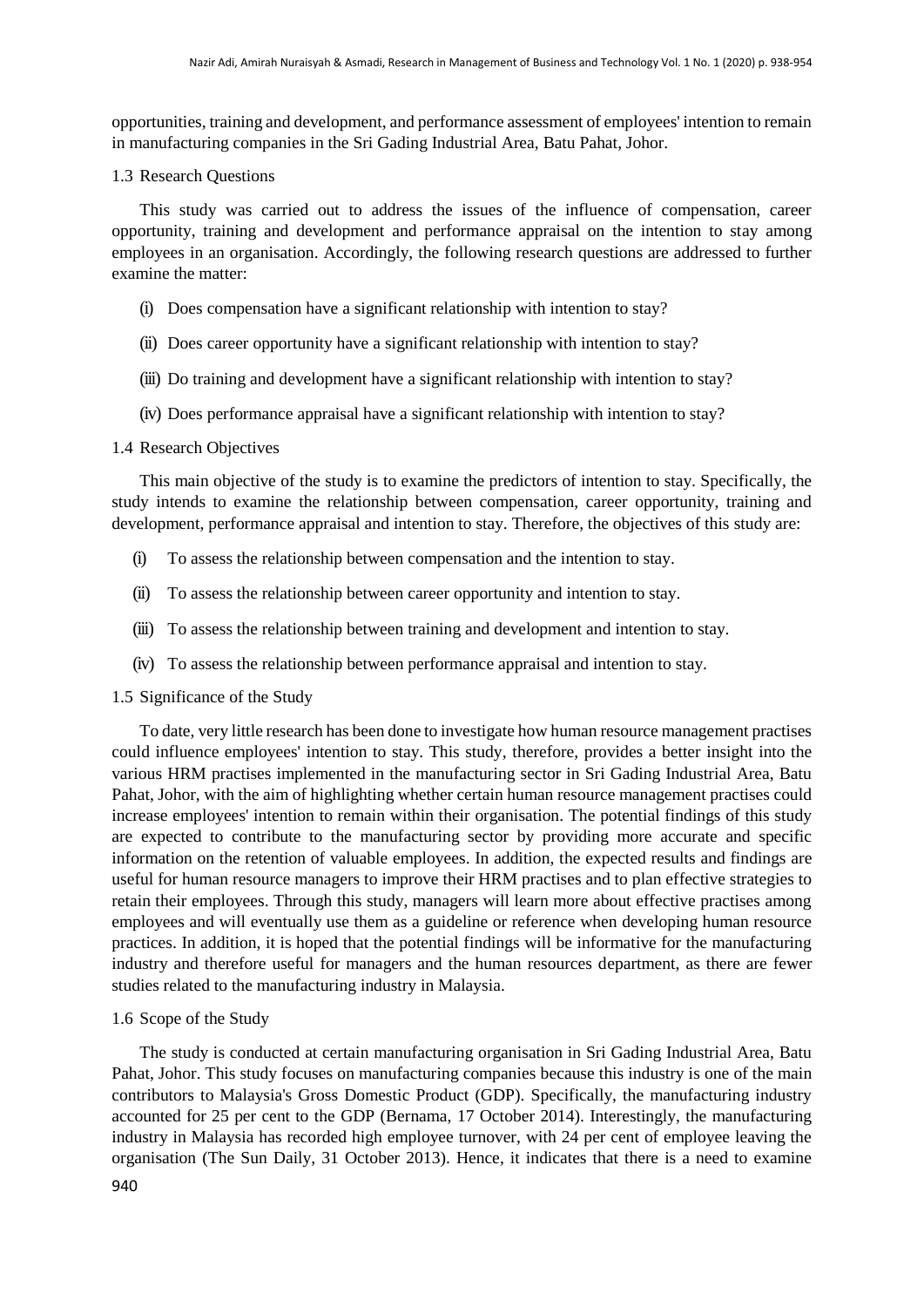factors that correlate with the intention to stay among employees in manufacturing companies at Sri Gading Industrial Area, Batu Pahat, Johor.

#### **2. Literature Review**

The literature review section describes and critically discussed all relevant literature related to the research. This section may be structured on the basis of the stated objectives and the focus of the study or any logical order it considers appropriate. This chapter presents a literature review of employee intention to stay, and HRM practises (compensation, career opportunities, training and development and performance assessment) from previous research in this field. On the basis of the literature, hypotheses, and the research framework for understanding the relationship between HRM practises and the intention to remain were also presented. This chapter concludes with a summary of the discussions in the chapter.

#### 2.1 Definition and Conceptualisation of Variables

The following literature review attempts to provide an overview of the definition and conceptualisation of the intention to stay and the practise of HRM.

#### *(a) The conceptualisation of the intent to stay*

The concept of intention to stay is the opposite of the intention or intention to quit turnover. Price and Mueller (1981) argued that the intention to stay was to continue membership of the organisation. Tett and Meyer (1993) also gave the same definition as the willingness of employees to continue working for the organisation. In the meantime, Johari *et al.* (2012) defined the intention of staying as a long-term desire for employees to remain in employment with their current employer.

#### *(b) The HRM practices conceptualization*

According to Denisi and Griffin (2005), human resources are people who work in an organisation to perform their daily duties in exchange for wages, salaries or salaries. Human resources within the organisation must, therefore be well managed in order to help the organisation achieve its objectives. Previous literature has shown that there are different definitions of human resource management (HRM) practises. For example, Anthony, Kacmar and Perrewe (2002) defined HRM practises as a set of planned strategies and policies implemented by the organisation to ensure that human capital of the organisation contributes efficiently and effectively to the achievement of organisational objectives. At the organisational level, HRM practises having been recognised as a source of business profits (Mathis & Jackson, 2004). This is because HRM practises, such as compensation, are used to attract and retain skilled workers, training and development are used to train potential employees to perform high-level tasks, and performance assessment is used to determine the strengths and weaknesses of employees, and are considered to be the basic strategies to ensure that the organisation has a talented group of employees who will help the organisation. Further, Noe (2008) argued that HRM practises playing an important role in attracting, motivating, rewarding and retaining employees.

Meanwhile, from the perspective of employees, HRM practises are seen as an effort by the organisation to support their career development (Armstrong-Stassen & Cameron, 2005). The employees perceive that the organization is responsible to develop related HRM policies for them. In addition, compared to other HRM practises such as selection, industrial relations and safety and health; compensation, career opportunities, training and development, as well as performance assessment, are more likely to enhance the employees' motivation, commitment and satisfaction (Robbins & Coulter, 2002; Comm & Mathaisel, 2003). In turn it will trigger the intention of the employees to remain in the organisation.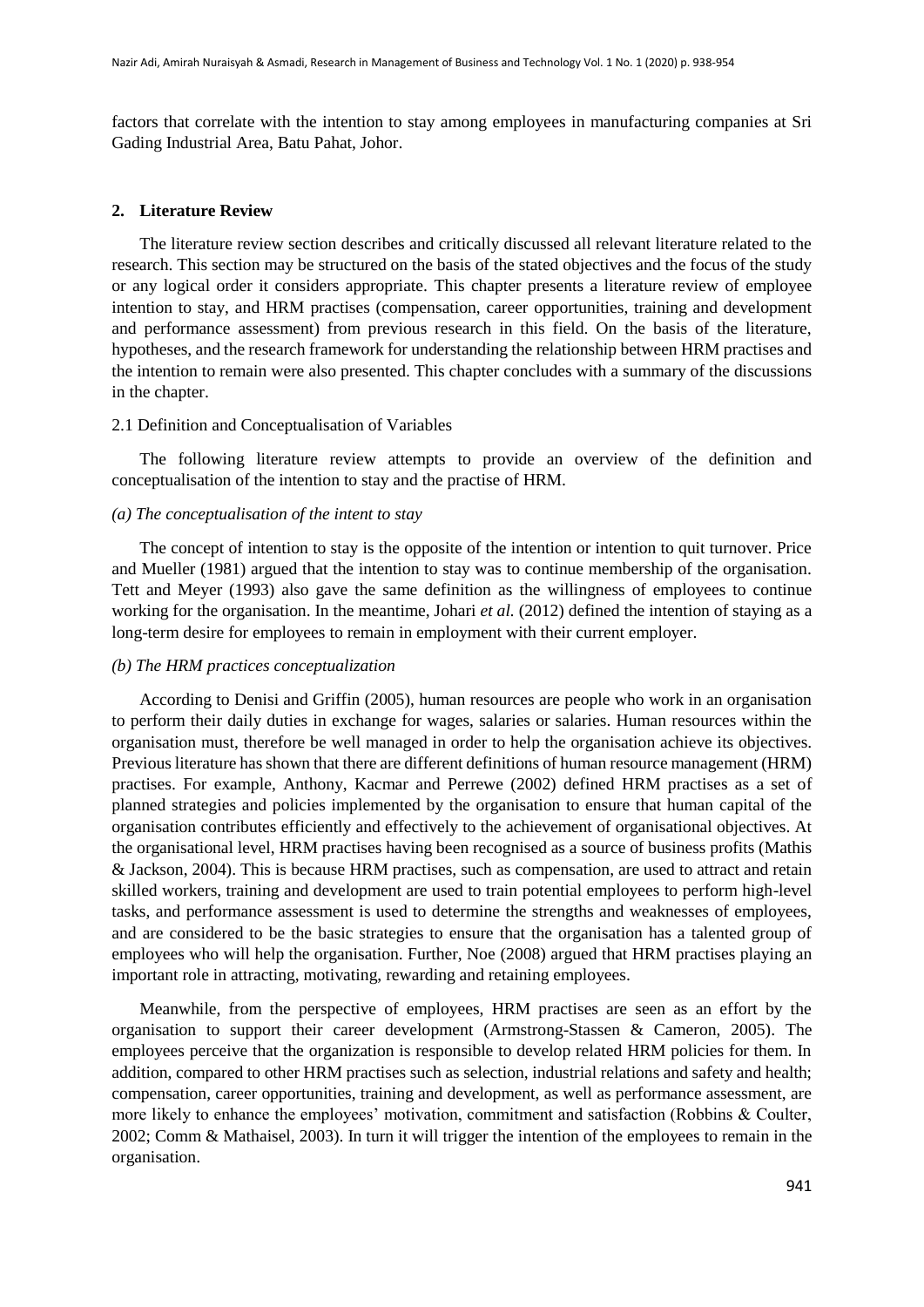#### *(c) Compensation*

According to Milkovich, Newman and Gerhart (2011), compensation is the sum of the monetary and non-monetary rewards to be paid in exchange of their services, while Darlington (2007) claimed that compensation is all the rewards received by the employee in exchange for their work, including basic pay, commissions, bonuses, benefits and other incentives. Benefits comprised of paid leave, health care, benefits, allowances, transportation, flexible hours, child care and social recognition (Watty-Benjamin & Udechukwu, 2014). Rewards are usually compensated on the basis of the value of work, the level of personal contribution, effort and performance. In other words, the compensation practise concerns the entire package of rewards, including financial and non-financial benefits, which the organisation provides to its employees in exchange for their services rendered (Aswathappa, 2008). Good compensation may affect the motivation which, in turn, affects the employee's intention to stay. At the organisational level, compensation is critical in attracting, retaining and motivating employees to continue contributing to the success of the organisation (Philips  $\&$  Fox, 2003). The reason for this is that compensation is important to influence the choice of individuals to work with an organisation. It is supported by Frye (2004) that compensation practises for capital-intensive human organisations play an important role in attracting and retaining highly qualified employees. Many organisations not only use the compensation system to reward and recognise the efforts and contributions of employees but also use it as a motivational tool (Mathis & Jackson, 2004) to improve the performance of employees and thus hinder their intention to leave. Thus, this study conceptualizes compensation as perceived by employees either on monetary or non-monetary rewards of the organization in exchange of their services.

#### *(d) Career opportunity*

Hackman and Oldham (1980) pointed out that work, which enables employees to learn new knowledge and skills and to continue their education, improves their skills and provides them with potential opportunities, gives them a sense of personal progress and improvement and therefore results in increased satisfaction and wasting of staying in the organisation. Career development is an ongoing organised and formalised effort that focuses on developing and enriching more capable employees (Gomez-Mejia *et al.*, 2010) who have recognised employees as a vital resource. Delaney and Huselid (1996) argue that one of the solutions for retaining talented and promising employees is a career development system. Despite the uncertain working environment, career development remains an important activity, as it can help organisations retain the satisfied, qualified and committed employees that an organisation needs to succeed (Gomes-Mejia *et al.*, 2010). Accordingly, this study defines career opportunities as employees ' perception of the extent to which the organisation has provided them with a clear career path.

#### *(e)Training and development activities*

According to Ivancevich (2010), training and development is a systematic process to enhance the skills and capabilities of employees to meet current and future requirements to facilitate the achievement of the objectives and success of the organisation, while Delery and Doty (1996) defined training and development as strategies, methods and procedures for improving the capacity and capabilities of employees. In addition, Mondy and Neo (2005) refer to training and development as official activities undertaken by the organisation to help employees acquire the skills and experience needed to carry out current and future work. Training is also one of the important ways of helping individual employees to acquire the new knowledge and skills needed to maintain standard performance in a competitively changing environment. Thus, this study defines training and development as employees ' perception of the availability and adequacy of the training and development programmes of the organisation.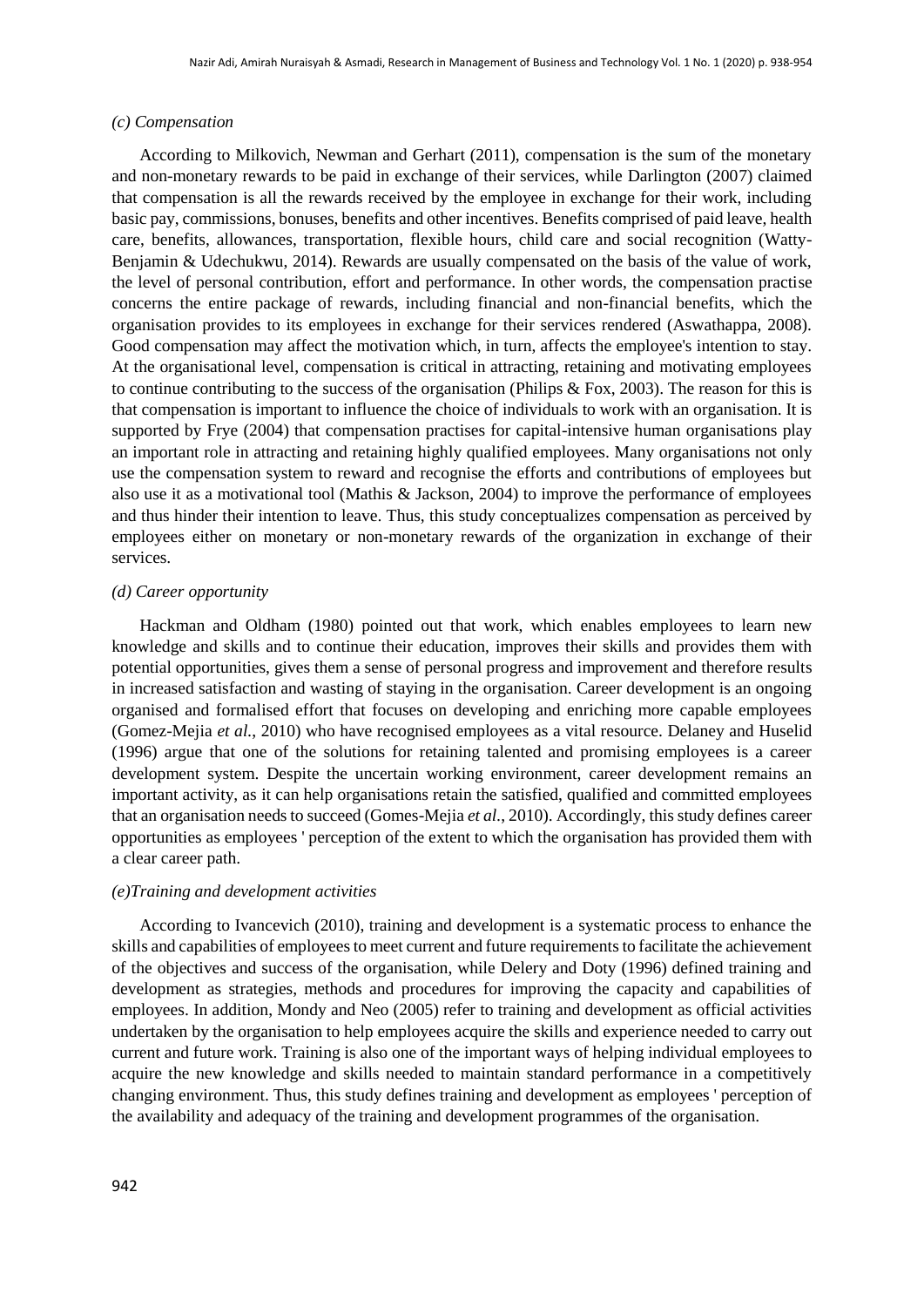#### *(f) Performance assessment*

Performance assessment is a formal system used by the organisation to periodically evaluate the performance of employees (Dessler, 2011). According to Ivancevich (2010), performance assessment is an activity that is used to identify and deliver to the employee about his or her job performance, the extent to which the employee does a good job and is effective. Based on the view of Delery and Doty (1996), the performance assessment refers to the formal process used by the organisation to identify and respond to employees about their job performance. As a result, employees can be aware of their performance and recognise their weaknesses through performance assessment processes, which can lead to valuable feedback or guidance from supervisors and enable action to be taken to improve performance. Boswell and Boudreau (2002) argued that performance assessment is also an important human resource practice. In fact, Kuvaas (2006) argued that an appropriate performance assessment system is considered to be a mechanism for motivating, developing and retaining employees in the organisation. Accordingly, this study defines performance assessment as the perception of employees towards the assessment methods and criteria used by the organisation to evaluate the performance of employees.

#### 2.2 Theory Used for the Study

This study is based on the Social Exchange Theory (1959). The Social Exchange Theory (SET) was first coined by Thibaut and Kelley in 1959. Since then, it has been overwhelmingly used as the theoretical groundwork of turnover research to comprehend employee-employer relationships (Coyle-Shapiro & Conway, 2005). The theory defines the employee-employer relationship through mutual benefit cooperation. The Social Exchange Theory argued that all human relationships are formed by the use of subjective cost-benefit analysis and a comparison of alternatives. According to Mossholder, Settoon, and Henagan (2005), the idea of the theory of social exchange was that an individual who feels he or she receives benefits from others would later feel obliged to compensate or repay through effort and loyalty, positive attitudes and behaviour. And the effort and loyalty usually can be seen from a sincere commitment to their work and a strong desire to remain with the organisation. As a result, the organisation shows support and care for its employees through the provision of various human resource management practises, and therefore employees will feel valued and supported, which indirectly make employees stay in their current organisation.

#### 2.3 The Relationship between Variables

This sub-topic reviews the literature on the relationship between human resource management practises, namely compensation, career opportunities, training and development, and assessment of employee intention to stay.

## *(a) The relationship between compensation and the intention to remain*

Compensation plays an important role in the satisfaction of employees, which indirectly influences the intention of employees to stay. Positive feelings and the satisfaction of individuals with the compensation system provided by the organisation may give rise to a desire to stay (Gamage & Herath, 2013). The previous study by Miller and Wheeler (1992) found that the intention of employees to stay was significantly affected by the overall compensation package. Meanwhile, Sanjeekumar (2012) conducted a study among employees employed by public companies in Kedah and found that the compensation practise is significantly correlated with the intention to remain,  $r = 0.744$ ,  $p < 0.01$ ). In the same note, the study carried out by Johari *et al.* (2012) found that compensation influences the intention of employees to remain in manufacturing companies. Thus, the hypothesis is that:

H1: There is a strong relationship between compensation and the intention to stay.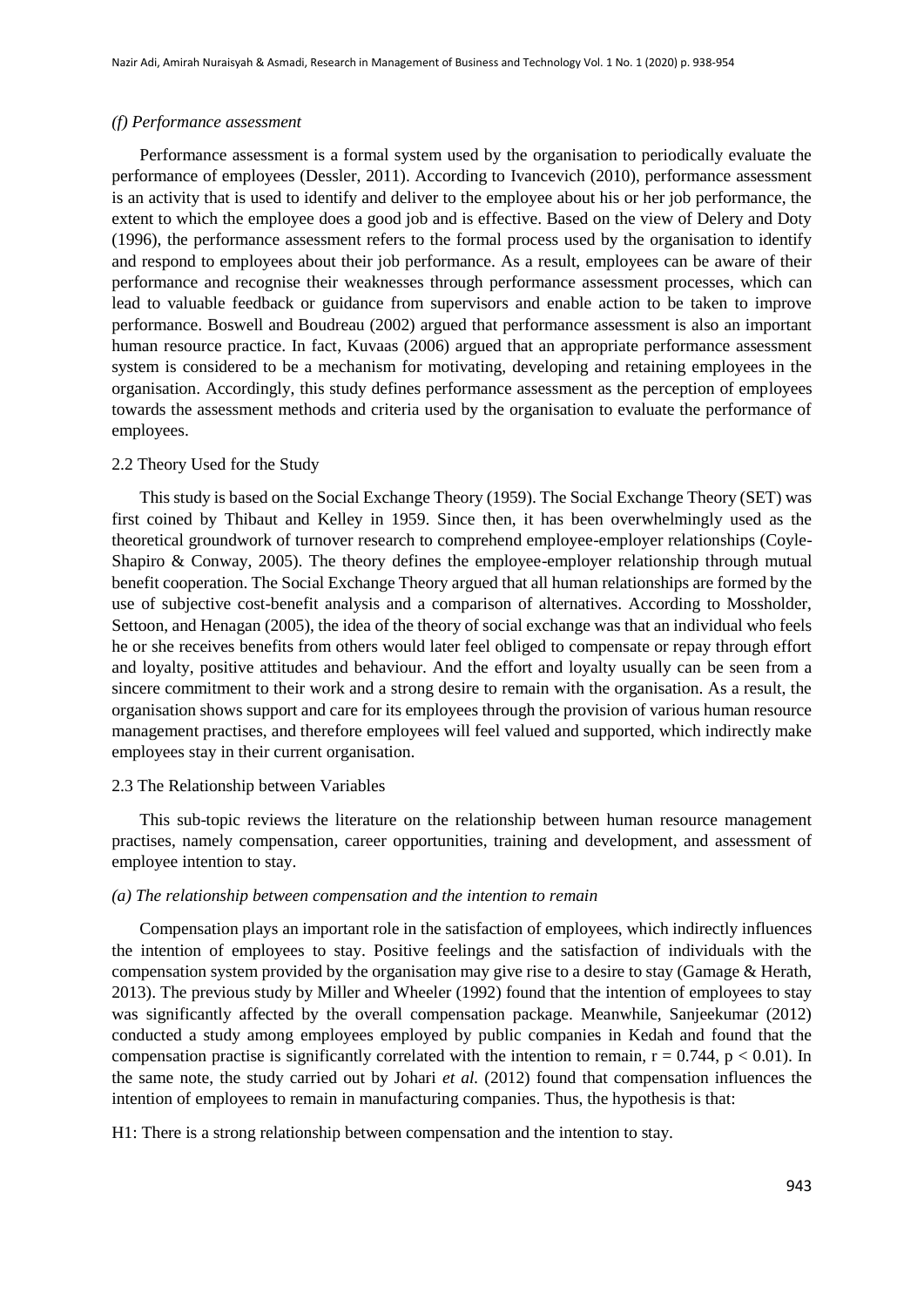#### *(b) The relationship between career opportunities and the intention to stay*

The availability of career development opportunities illustrates the organisation's willingness and effort. The decision for employees to stay or leave the organisation may depend on whether the work is challenging or whether they are supported by work and personal growth. This requires the employer to provide the resources, tools and environment needed to ensure continued self-development. Miller and Wheeler (1992) found that the intention of employees to stay was significantly affected by the presence of meaningful work and promotional opportunities. Further, the study by Gamage and Herath (2013) shows that there is a significant relationship between career development and the intention to remain among IT professionals in Sri Lanka with r=0.503, p<0.01. In addition, Sanjeekumar (2012) conducted a study among 92 public company employees and found that career opportunity practises correlated with the intention of staying with  $r = 0.533$ ,  $p < 0.01$ ). Similar studies have been conducted, and the result shows that compensation practises will be significantly correlated with the intention of employees to stay in the Kuala Lumpur hotel industry (Ghazali *et al.*, 2012). It is therefore assumed that:

H2: There is a strong relationship between career opportunities and the intention to stay.

#### *(c) The relationship between training and development and the intention to remain*

Training and development have been given top priority in order to ensure fresh skills and keep up to date with current technologies. Similarly, training and development programmes are necessary for employees to develop their knowledge, skills and abilities to undertake higher-level tasks that may be required for future career positions (Johari *et al.*, 2012). A previous study conducted by Lee and Bruvold (2003), Pratten (2003) and Smith (2003) found that comprehensive training and development activities have a positive impact on productivity and the intention of staff to continue with the current organisation. In addition, a recent study by Ghazali *et al.* (2012) found a significant correlation between training and development and the intention to remain among employees in the Kuala Lumpur hotel industry,  $r = 0.546$ ,  $p < 0.05$ . Thus, the hypothesis is that:

H3: There is a strong relationship between training and development and the intention to stay.

#### *(d) The relationship between the performance assessment and the intention to stay*

Performance assessment is a process used to identify, measure, evaluate, improve, encourage and reward employees for their performance (Mondy & Noe, 2005). It can, therefore help employees to identify their strengths and weaknesses and to take the necessary action to improve and enhance their skills at work. The previous study by Dailey and Kirk (1992) found that effective performance assessment and planning systems contributed to employees ' perceptions of fairness and were more likely to consider staying at the organisation. A similar study was conducted by Ghazali *et al.* (2012). They found that the performance assessment practise was significantly correlated with the intention to stay,  $r = 0.597$ ,  $p < 0.05$ . It is therefore assumed that:

H4: There is a significant relationship between the performance assessment and the intention to stay.

## 2.4 Research framework

Figure 2.1 shows the conceptual framework for the study. It shows that human resource management practises, such as compensation, career opportunities, training and development and performance assessment, relating to the intention to remain among employees. Specifically, there are four main direct relationships between human resource management practices and the employee's intention to stay. The relationship is based on the Theory of Social Exchange (1959). Figure 1 showed the specific relationship of the framework.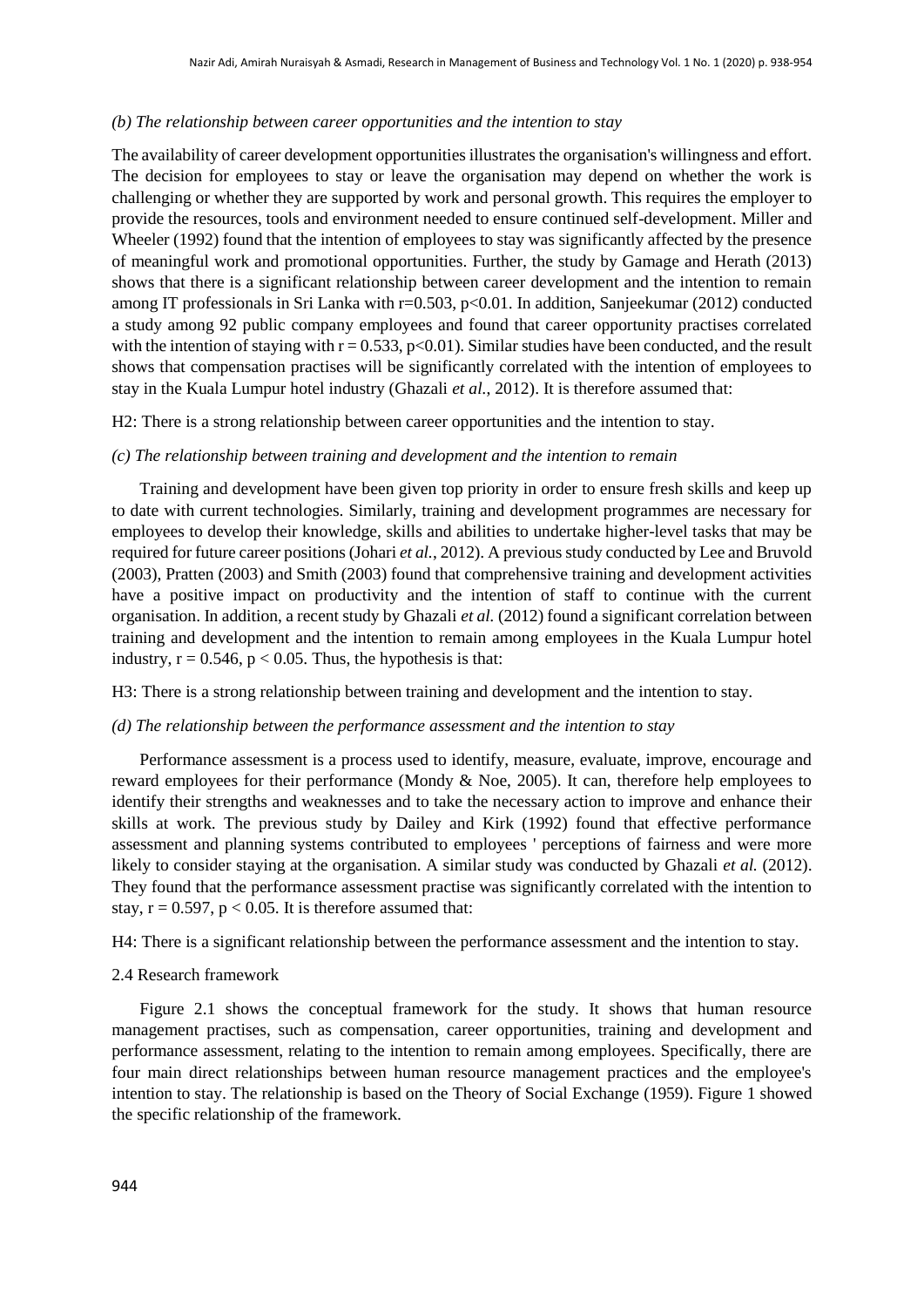

**Figure 1: Research framework**

#### **3. Research Methodology**

#### 3.1 Design of the Study

The research design guides the researcher on how to carry out the research and the methods used. Research design is defined as a plan that details how data are collected, measured and analysed with a view to resolving the research questions of the study (Sekaran & Bougie, 2010). Based on Sekaran (2000), there are two methods of data analysis; qualitative and quantitative analysis. Qualitative analysis is unstructured and exploratory in nature that only involves a small number of respondents' samples (Zikmund, 2003). In addition, results of the qualitative analysis are difficult to generalise to the whole population because the sample is small and is selected through a purposive procedure (Zikmund, 2003). Meanwhile, quantitative analysis is used when the primary objective of the research is to examine if a particular relationship or differences between two or more variables is significant (Zikmund, 2003).

Hence, for the purpose of this study, the quantitative type of research was used. This is because quantitative research can analyse the data and determine the quantity and the extent to which certain phenomena in the form of numbers is statistically accurate and reliable (Zikmund, 2003). Quantitative research is based on the inquiry approach for describing trends and explaining the relationship among variables (Cresswell, 2002). As mentioned in Chapter 1, the main objective of this study is to examine the relationship between compensation, career opportunity, training and development, performance appraisal and intention to stay in an organisation. In other words, the researcher wanted to identify the important factors that were related to the dependent variable. Therefore, quantitative nature lies in the fact that the data collected are mainly numerical.

Moreover, this study is cross-sectional design whereby the data is collected just once during a predetermined period, and all research variables were measured simultaneously (Cavana, Delahaye & Sekaran, 2001). The cross-sectional design is used because it permits the involvement of a large number of respondents at a given time compared to longitudinal study whereby the design focuses on a smaller number of samples in a long period of time, and the results of this study would be difficult to generalise to the entire population (Sekaran, 2003). Thus, conducting this study longitudinally would not be ideal because the objective of this study is to examine the factors that are correlated with the employee's intention to stay, and the data is specifically collect to meet the research objective.

Further, the main research design was used in this research surveys. A survey is defined as a measurement process that uses a measurement tool known as a questionnaire, measurement instrument, or interview schedule (Cooper & Schindler, 2008). Zikmund (2003) argued that a survey supplies a fast, inexpensive, efficient, and precise means of assessing data about a population. Therefore, in this study questionnaire was used to get the data because it allows the researcher to collect the primary data from a large targeted sample.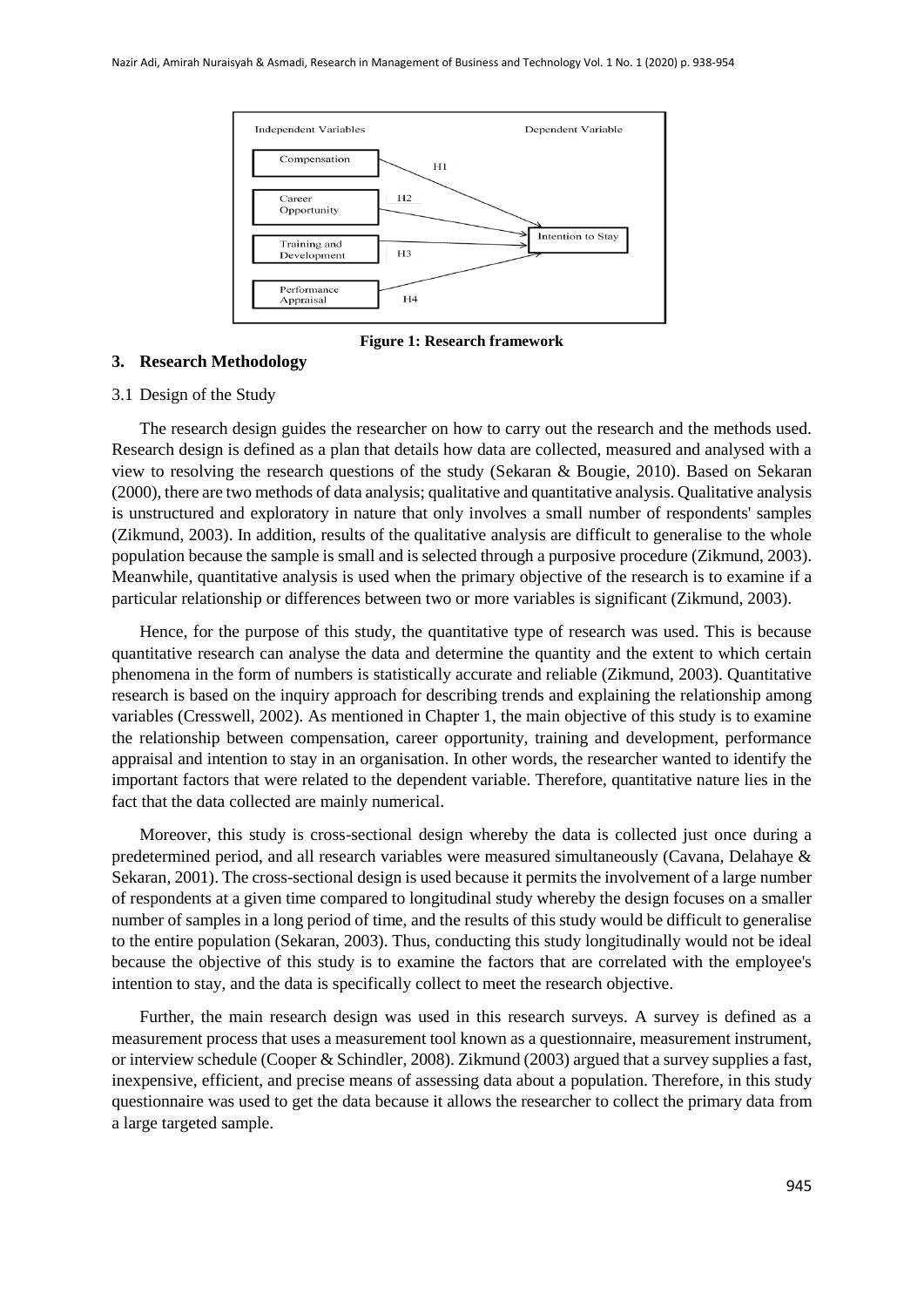#### 3.2 Research Population and Samples

The unit of analysis for this study is individual. According to Sekaran (2000), individual-level analysis implies that each respondent was treated as an individual data source. Population defined as those people, events, or records that contain the information required and can answer the measurement questions [\(Cooper & Schindler,](#page-13-0) [2008\)](#page-13-0). The target population for this study comprised of manufacturing companies at Sri Gading Industrial Area, Batu Pahat, Johor. There are more than 20 manufacturing companies, but only seven companies were willing to participate in this study, namely Mix box Furniture, LY Furniture Sdn. Bhd., Yi Da Engineering, New Star Food Industries, Tigers Polymer (M)

A sample is a subset of the population. The target sample for this study comprised of employees who works at this selected manufacturing companies at Sri Gading Industrial Area, Batu Pahat, Johor. They are selected because they are the main assets for contributing to company productivity. The sample size for the study is determined by using Roscoe (1975) rule of thumb, which stated that the sample size between 30 and less than 500 are appropriate for most research. Roscoe (1975) also suggested that the minimum sample size should be ten times the number of variables. In this study, the number of variables is five, and the minimum sample size should be 50 (5X10). Thus, it is decided to target a total of 350 employees.

## 3.3 Sampling Technique

This study used simple random sampling technique which is one of the types of probability sampling methods. According to Sekaran & Bougie (2010), simple random sampling design is best when the generalizability of the findings to the whole population is the main objective of the study.

## 3.4 Measurements

A close-ended questionnaire was used to gather information about HRM practices and intention to stay in an organisation among employees. For this study, a total of two types of instruments are used to measure independent variables (compensation, career opportunity, training and development and performance appraisal) and dependent variable (intention to stay). The summary of the measures adopted for this study are shown in Table 1.

| <b>Variables</b>                                                                                                                                       |             | <b>Items</b> Source of Scale     |
|--------------------------------------------------------------------------------------------------------------------------------------------------------|-------------|----------------------------------|
| Human Resource Management Practices<br>Compensation<br>$\bullet$<br><b>Career Opportunity</b><br>• Training $&$ Development<br>• Performance Appraisal | 6<br>6<br>5 | Delery $&$ Doty (1996)           |
| Intention to Stay                                                                                                                                      |             | Mowday, Koberg & McArthur (1984) |

|  |  | <b>Table 1: Summary of measurements</b> |
|--|--|-----------------------------------------|
|--|--|-----------------------------------------|

The questionnaire consists of six sections. Section 1 contains questions on respondents' demographic profile which includes gender, age, marital status, race, length of service and academic qualification. Section 2 contains questions related to the dependent variable of intention to stay, Section 3, 4, 5 and 6 consist of independent variables of HRM practices, namely compensation, career opportunity, training and development and performance appraisal. Respondents were asked to respond to the items by indicating their answer using a 5-point Likert scale. Research indicates that a 5-point Likert scale is just good as any, and increase from five to seven-point rating scale does not improve the reliability of the ratings (Elmore & Beggs, 1975).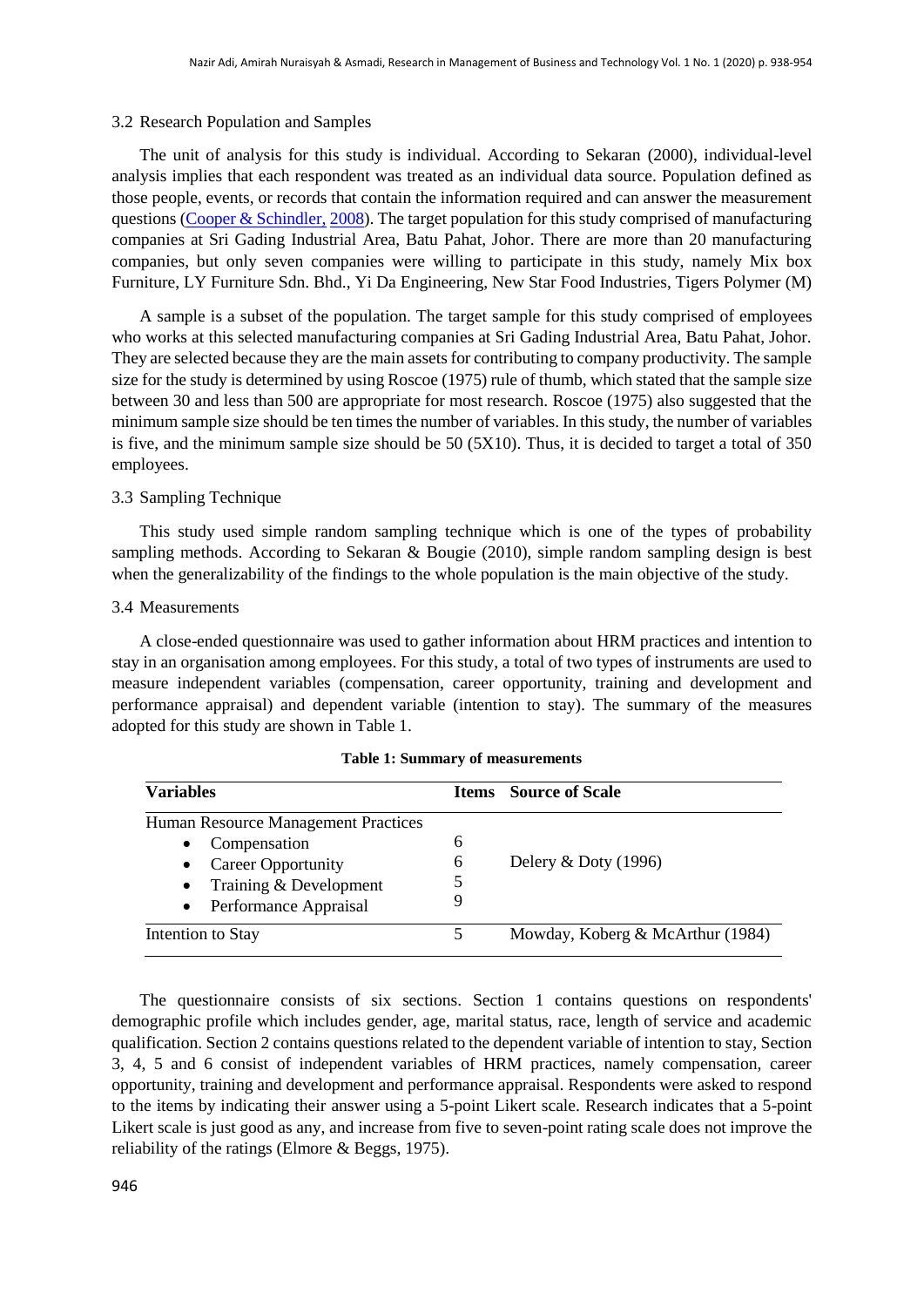Specifically, the intention to stay was measured using five items developed by Mowday, Koberg, and McArthur (1984). These five items determined the respondents' perception of intention to stay in the organisation. The reliability coefficient reported by Mowday, Koberg and McArthur (1984) is 0.650. Respondents were asked to rate their perception on the intention to stay in the organisation by indicating their response on a 5-point Likert scale ranging from 1= strongly disagree to 5= strongly agree. Sample items are 'I do not intend to quit my job', 'It is unlikely that I was actively looking for a different organisation to work for in the next year' and 'I am not thinking about quitting my job at present'.

The four dimensions of HRM practices were measured using 26 items developed by Delery and Doty (1996). These 26 items determined the respondents' perception of their organisation's human resource management practices. The reliability coefficient reported by Delery and Doty (1996) is 0.650 for compensation, 0.640 for career opportunities, 0.830 for training and development and 0.800 for performance appraisal. Respondents were asked to rate their perception on the intention to stay in the organisation by indicating their response on a 5-point Likert scale ranging from 1= strongly disagree to 5= strongly agree. Compensation dimension was measured by six items such as 'I received the amount of pay that commensurate the work I do' and 'My pay is generally equal to the pay of my colleagues of the same level/position'. Career opportunity was measured by six items, and sample items for this dimension are 'My immediate supervisor, and I discussed my career development opportunities', 'I am given ample opportunities for advancement on my job', and 'I am satisfied with the way promotions are given out in the company'. Training and development are also assessed by five items including 'I received necessary training to perform my job well' and 'I am given the opportunity to be involved in activities that promote my professional development'. The last HRM practices dimension is performance appraisal, which was measure using nine items. Sample items are 'I am evaluated fairly based on my performance', 'Individual contributions are encouraged and recognised' and 'I get a feeling of accomplishment from the job I do'.

## 3.5 Analytical Procedures

Statistical Package for Social Sciences (SPSS) version 21 was used to analyse the data as it is more flexible. According to Quinlan (2011), SPSS statistics works very well in the analysis of survey data. For the purpose of data analysis and hypotheses testing, certain statistical tests were conducted, which was being explained in the following section:

## *(a) Reliability*

Sekaran (2003) defined reliability as a sign of the stability and consistency with which instruments measure the concept and help to assess the 'goodness' of a measure. It means that reliability was indicated the extent to which it is without bias and thereby ensures consistent measurement across time and across a variety of items in the instrument. Thus, to measure reliability, Cronbach alpha was to be employed to test the internal consistency reliability of the scales. The range of alpha values is between 1 (perfect internal consistency) and 0 (no internal consistency) whereby values above 0.80 are regarded as being good, those between 0.60 and 0.80 are regarded as acceptable, and those below 0.60 are regarded as poor (Sekaran, 2003).

#### *(b) Descriptive Statistics*

The purpose of doing this analysis is to acquire a good feel of the gathered data. Statistics such as frequencies, percentage, means, and standard deviations of each dimension of the variables was computed. According to Hair, Babin, Money, and Samouel (2003), mean is the arithmetic average, and is one of the most commonly used measures of central tendency. Meanwhile, the standard deviation is a unit of measurement that has been squared (Hair *et al.*, 2003). Thus, this technique presents a description of the overall responses obtained, and at the same time, it was used to examine the data for erroneous entries.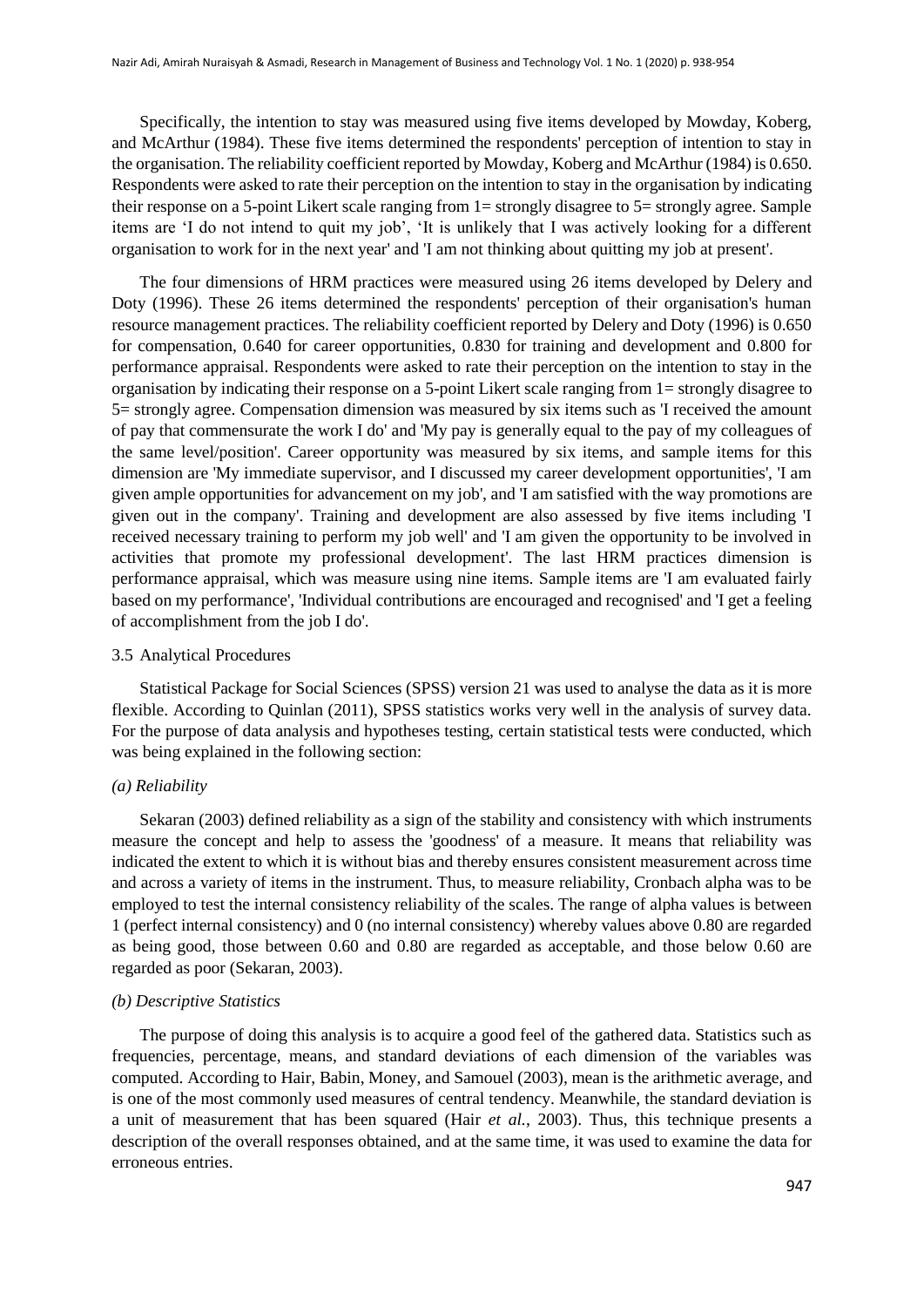#### *(c) Correlations*

Correlation analysis was be used to understand the direction, strength, and significance of the bivariate relationship of the variables [\(Sekaran & Bougie, 2010\)](#page-15-0) and amount of correlation between the dimensions of independent variables (HRM practices and independent variable (intention to stay). Thus, the correlation coefficient was used.

## **4. Data Analysis and Results**

## 4.2 Response Rate

The response rate is widely defined as a percentage of the initially selected sample for inclusion in the study. Questionnaires were distributed to 350 employees that are attached to 7 manufacturing companies located in Sri Gading Industrial Area, Batu Pahat, Johor. Out of 350 questionnaires that were distributed, 270 were returned. Out of these 270 questionnaires, 20 were returned incomplete. Thus, only 250 questionnaires (71.43%) were coded and used for further analysis.

## 4.3 Reliability Analysis

The reliability for each measure was examined by computing its Cronbach's alpha. Sekaran (2003) suggested that the minimum acceptable reliability is at 0.60. Hence, the recommendation by Sekaran (2003) was used in this study as indicators of internal consistency of the scale. Table 2 summaries the reliability coefficients of the measures.

| Number of items | Cronbach's alpha |  |  |
|-----------------|------------------|--|--|
|                 |                  |  |  |
| 6               | 0.766            |  |  |
| 6               | 0.841            |  |  |
|                 | 0.764            |  |  |
|                 | 0.849            |  |  |
|                 |                  |  |  |
|                 | 0.752            |  |  |
|                 |                  |  |  |

**Table 2: Results of reliability analysis**

N=250

As shown in Table 2, the Cronbach's alpha for compensation, career opportunity, training and development, performance appraisal and intention to stay ranged from 0.752 to 0.849 and have met the minimum accepted reliability as suggested by Sekaran (2003). All variables had good reliability coefficients exceeding 0.70. Overall, the reliability analysis undertaken on the items has shown that all of the measurements were reliable and internally consistent.

#### 4.6 Correlation Analysis

Correlation analysis is used to describe the strength and direction of the linear relationship between Human Resource Management Practices, namely compensation, career opportunity, training and development, and performance appraisal with the intention to stay. Table 3 provides a summary of the results from the correlational analysis.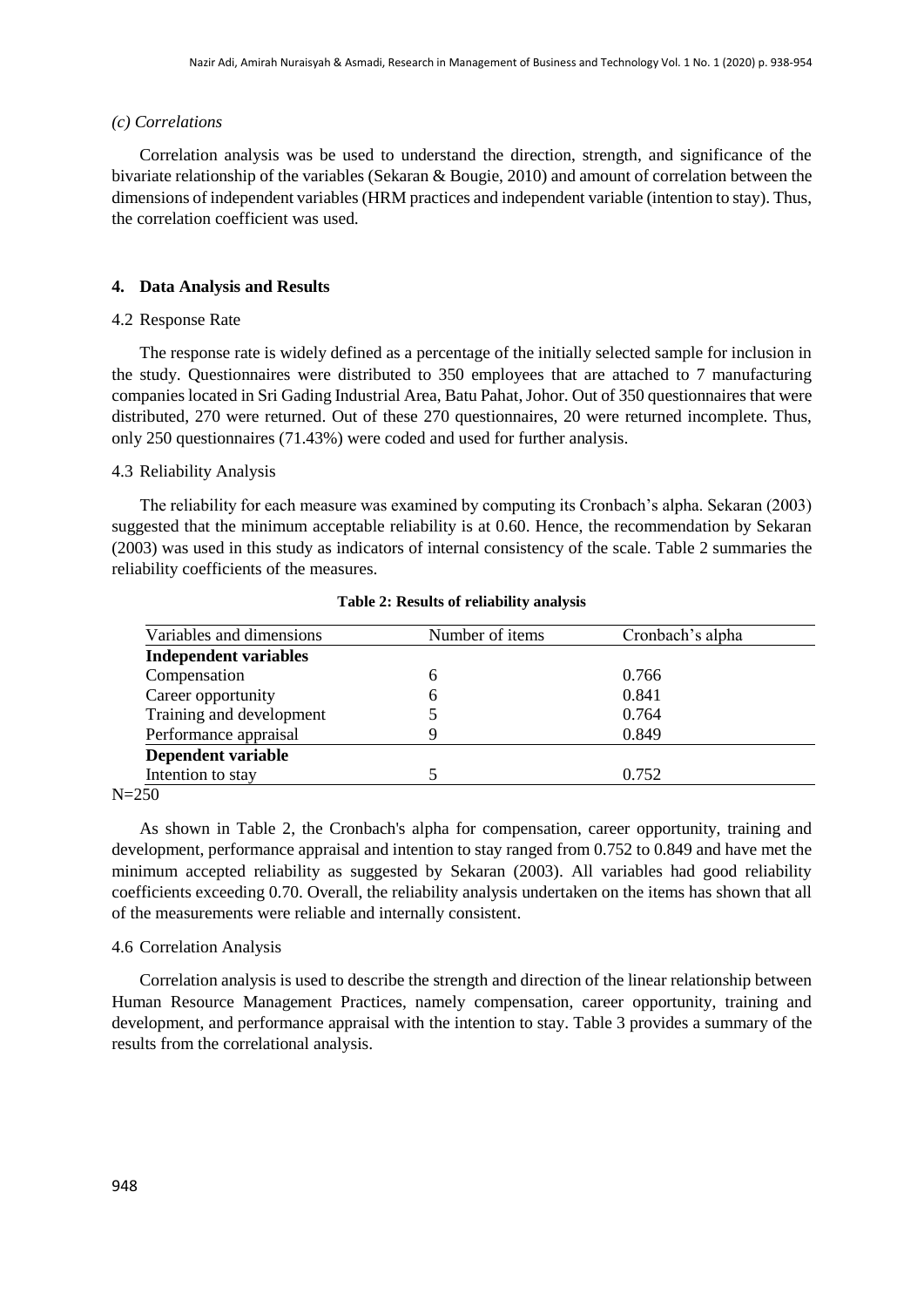|              | Correlation   |               |               | Correlation   |            |
|--------------|---------------|---------------|---------------|---------------|------------|
| Variables    | Coefficient   | P-Value $(p)$ | <b>Status</b> | Strength      | Hypothesis |
|              | (r)           |               |               |               |            |
| Compensation | $0.894**$     | 0.000         | Significant   | Very          | Supported  |
|              |               |               |               | Strong        |            |
| Career       | $0.692**$     | 0.000         | Significant   | <b>Strong</b> | Supported  |
| Opportunity  |               |               |               |               |            |
| Training     | and $0.692**$ | 0.000         | Significant   | <b>Strong</b> | Supported  |
| Development  |               |               |               |               |            |
| Performance  | $0.944**$     | 0.000         | Significant   | Very Strong   | Supported  |
| Appraisal    |               |               |               |               |            |

\*\* Correlation is significant at the 0.01 level (2-tailed)

Based on result in Table 3, the correlation coefficient between compensation and intention to stay is  $r = 0.894$  with p-value = 0.000. It shows that there is a very strong significant relationship between compensation practice and intention to stay among employees in manufacturing companies.

Table 3 also shows the correlation coefficient between career opportunity and intention to stay is r  $= 0.692$  with p value= 0.000 which indicate there is a strong significant relationship between career opportunity practice and intention to stay among employees in manufacturing companies.

For the relationship between training and development and intention to stay, the correlation coefficient,  $r = 0.692$  with p value= 0.000. Therefore, it shows that there is a strong significant relationship between training and development practice and intention to stay among employees in manufacturing companies.

For the relationship between performance appraisal and intention to stay, the correlation coefficient,  $r = 0.944$  with p value= 0.000. Therefore, it shows that there is a very strong significant relationship between performance appraisal practice and intention to stay among employees in manufacturing companies.

#### **5. Discussion and Conclusion**

The conclusion should summarise the main findings of the study, and restate the key points inferred from trends observed and discussed regarding the data. Some suggestions should be included to encourage the continuation of the current research. In this chapter, the findings from the analyses performed, which were presented in Chapter 4, was be discussed along with the implications of the study. Limitations of the study and suggestions for future research are also included in the chapter. The chapter ends with a conclusion of the study.

The correlation results had supported hypothesis 1 (there is a significant relationship between compensation and intention to stay. As expected, the compensation practice was found to be positive and very strong correlated with intention to stay. The result further indicated that employees having a higher perception of compensation practice are more likely to stay in their current organisation ( $r =$ 0.894,  $p < 0.01$ ). This finding was consistent with previous researchers (Miller & Wheeler, 1992; Chew & Chan, 2008; Johari *et al.*, 2012; Sanjeevkumar, 2012) that employees' perception towards the compensation practice has a strong prediction role on employee intention to stay. In other words, money can influence employees' behaviour and ensures long-term employment. As noted earlier, the majority of respondents were below 30 years old. As suggested in the literature, younger employees are more life-style centred, and they are also more demanding at work (Johari *et al.*, 2012). Hence, compensation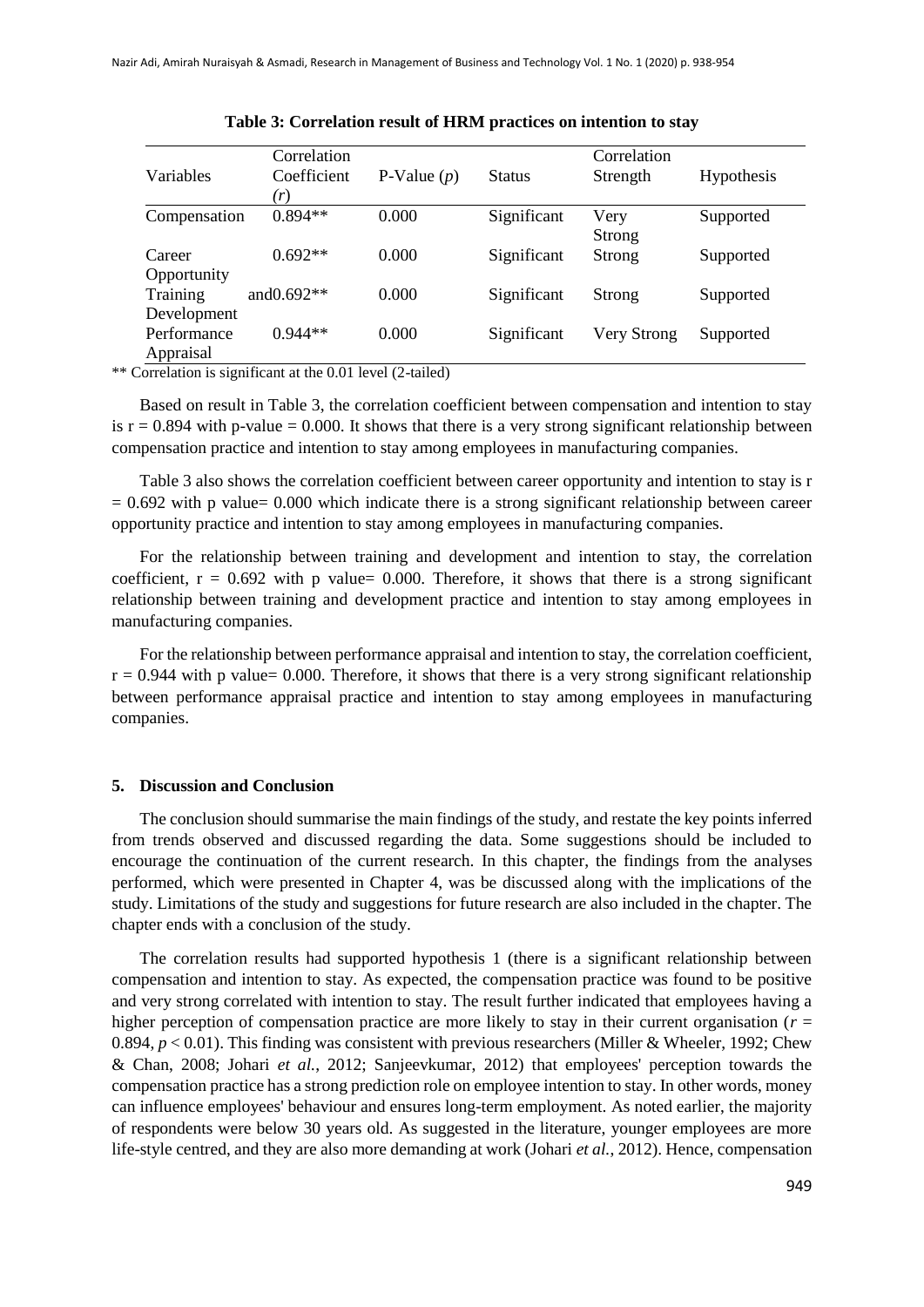practice was perceived as more important in fulfilling their needs and wants. This explanation most likely justified the significant relationship between compensation practices on employees' intention to stay.

Besides, the correlation results in had supported hypothesis 2 (there is a significant relationship between career opportunity and intention to stay. As expected, the career opportunity practice was found to be positive and strong correlated with intention to stay. The result further signifies that intention to stay among respondents is attributable to the presence of opportunities to upgrade their capability as well as promotion opportunities ( $r = 0.692$ ,  $p < 0.01$ ). This finding was consistent with previous researchers (Sanjeevkumar, 2012; Gamage & Herath, 2013; Ghazali *et al.*, 2012) that employees' perception towards the career opportunity practice has a strong prediction role on employee intention to stay. As noted earlier, the majority of the respondents were below 30 years old. For young employees, career opportunity is important since they still have a long time to run their career, and it is important for their future. This explanation most likely justified the significant relationship between career opportunities on employees' intention to stay.

Moreover, the correlation results also had supported hypothesis 3 (there is a significant relationship between training and development and intention to stay. As expected, the compensation practice was found to be positive and strong correlated with intention to stay. The result further indicated that employees having a higher perception of career opportunities practice are more likely to stay in their current organisation ( $r = 0.692$ ,  $p < 0.01$ ). This finding was consistent with previous researchers (Lee & Bruvold, 2003; Pratten, 2003; Smith, 2003; Ghazali *et al.*, 2012) that employees' perception towards the career opportunities practice has a strong prediction role on employee intention to stay. This explanation most likely justified the significant relationship between career opportunities practice on employees' intention to stay.

The correlation results also had supported hypothesis 4 (there is a significant relationship between performance appraisal and intention to stay. As expected, the performance appraisal practice was found to be positive and very strong correlated with intention to stay. The result further indicated that employees in manufacturing companies who have a high perception of performance appraisal practice are more likely to stay in their current organisation ( $r = 0.944$ ,  $p < 0.01$ ). This finding was consistent with previous researchers (Dailey & Kirk, 1992; Ghazali *et al.*, 2012) that employees' perception towards the performance appraisal practice has a strong prediction role on employee intention to stay. According to a study by Dailey and Kirk (1992), successful performance appraisal and planning systems help to improve employees' perception toward justice and fairness at the workplace. In essence, employees who feel that they are being treated fairly through effective performance appraisal system would be more likely to remain in their works, as compared to otherwise. This explanation most likely justified the significant relationship between performance appraisal practices on employees' intention to stay.

In conclusion, the study results have provided support in answering all of the study objectives, which aimed at examining the empirical link between HRM practices, namely compensation, career opportunity, training and development and performance appraisal and employees' intention to stay. Thus, it is suggested that employers should focus on this HRM practices (compensation, career opportunity, training and development, and performance appraisal) when implementing their strategies and practices since all of the independent variables (HRM practices) are significantly correlated with the dependent variable (intention to stay).

#### **Acknowledgement**

The authors would also like to thank the Faculty of Technology Management and Business, Universiti Tun Hussein Onn Malaysia for its support.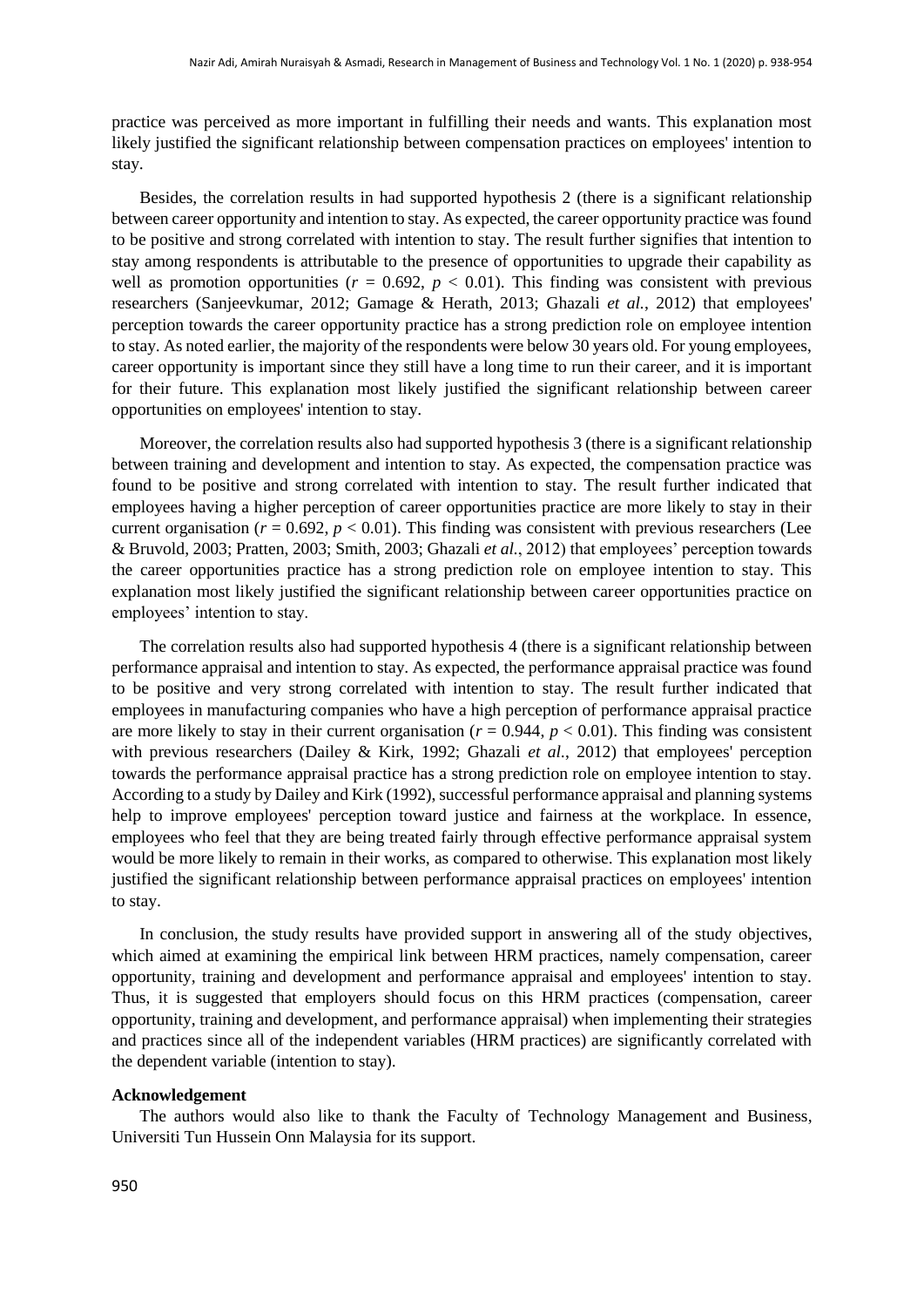## **References**

- Ahmad, A. U., Abdullah, A., Sulong, Z., & Abdullahi, A. T. (2015). Causal relationship between stock market returns and macroeconomic variables in Nigeria. *Journal of Humanities and Social Science*, *20*(5), 74-96.
- Anthony, W. P., Kacmar, K. M., & Perrewe, P. L. (2002). *Human resource management: A strategic approach* (4th ed.). Florida: Harcourt.
- Armstrong-Stassen, M. & Cameron, S. (2005). Factors related to the career satisfaction of older managerial and professional Women. *Career Development International,* 10(3), 203–215.
- Bayraci, S., Demiralay, S., & Gencer, H. G. (2018). Stock-Bond Co-Movements and Flight-To-Quality in G7 Countries: A Time‐Frequency Analysis. *Bulletin of Economic Research*, *70*(1), E29-E49.
- Bernama. (2014, 17 October). Mida expects services sector to contribute 65% to GDP by 2020. *Astro Awani*. Retrieved February 20, 2015 from <http://english.astroawani.com/businessnews/midaexpectsservicessectorcontrib> [ute65gdp20204635.](http://english.astroawani.com/businessnews/midaexpectsservicessectorcontribute65gdp20204635)
- Boswell, W. R., & Boudreau, J. W. (2002). Separating the developmental and evaluative performance appraisal uses. *Journal of Business and Psychology, 16*(3), 391-412.
- <span id="page-13-0"></span>Branham, L. (2005). *The 7 hidden reasons employees leave: How to recognise the subtle signs and act before it's too late*. Amacom: Saranac Lake, NY.
- Cavana, R. Y., Delahaye, B. L., & Sekaran, U. (2001). *Applied business research: Qualitative and quantitative methods* (3rd ed.). NY: John Wiley and Sons.
- Chew, J., & Chan, C.A. (2008). Human resource practices, organisational commitment and intention to stay. International Journal of Manpower, 29(6), 503-522.
- Comm, C. L., & Mathaisel, D. F. (2003). A case study of the implications of faculty workload and compensation for improving academic quality. *The International Journal of Educational Management,* 17(5), 200-210.
- Cooper, D. R., & Schindler, P. S. (2008). *Business research methods* (10th ed.).Boston: Irwin McGraw Hill.
- Creswell, J. W. (2002). *Educational research: Planning, conducting, and evaluating quantitative and qualitative research*. Saddle River, NJ: Prentice-Hall.
- Dailey, R.C., & Kirk, D.J. (1992). Distributive and procedural justice as antecedents of job dissatisfaction and intent to turnover. Human Relations, 45(3), 305-317.
- Dajcman, S. (2015). An empirical investigation of the nexus between sovereign bond yields and stock market returns–a multiscale approach. *Engineering Economics*, *26*(2), 108-117.
- Delaney, J. T., & Huselid, M. A. (1996). The impact of human resource management practices on perceptions of organisational performance. *Academy of Management Journal, 39*(4), 949-969.
- Delery, J. E., & Doty, D. H. (1996). Modes of theorising in strategic human resource management: Tests of universalistic, contingency, and configurational performance predictions. *Academy of Management Journal, 39*(4), 802-835.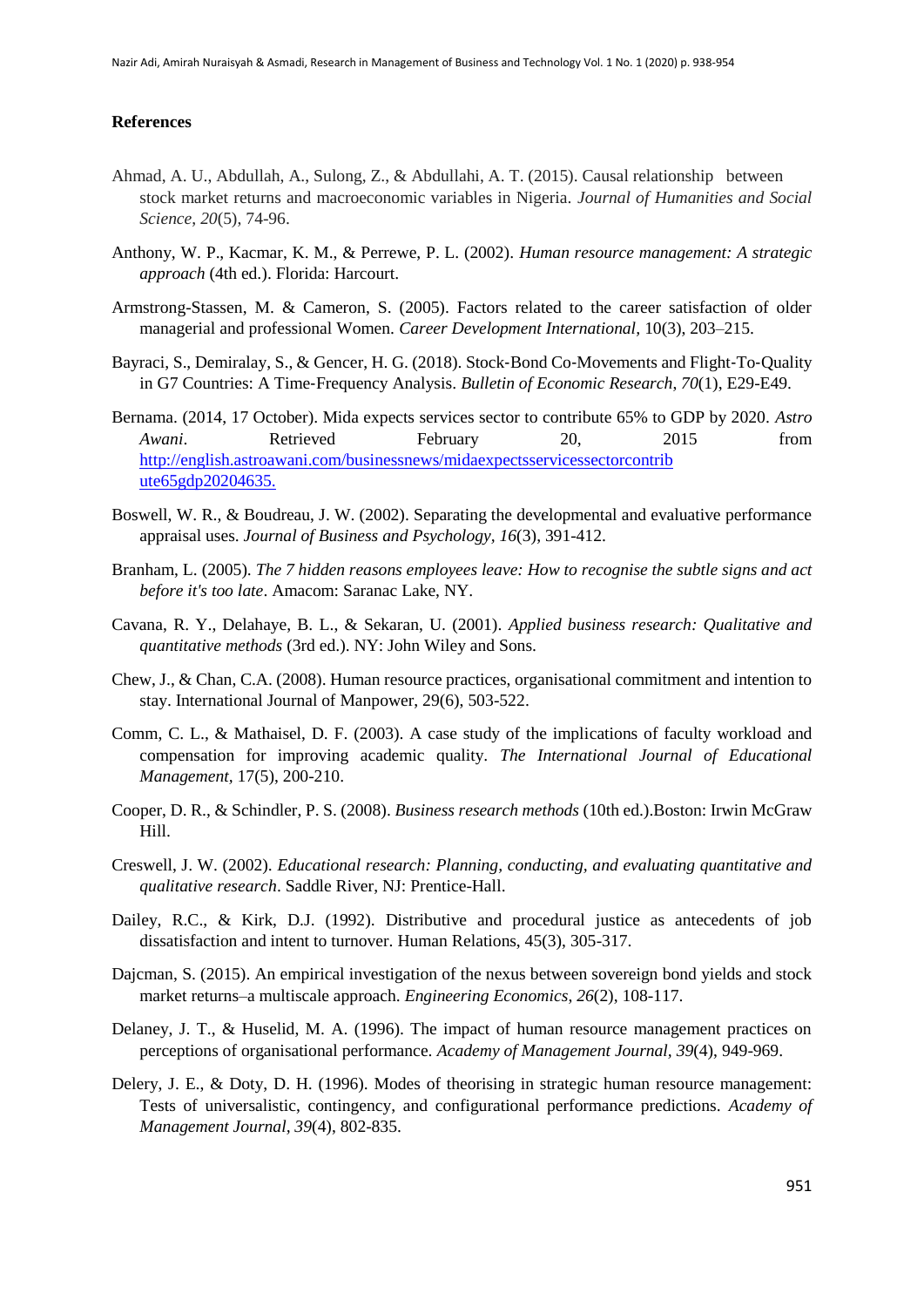- DeNisi, A.S., & Griffin, R.W. (2005). Human resource management. New York, NY: Houghton Mifflin.
- Department of Statistics Malaysia. (2014). Population by states and age, Malaysia, 2014. Retrieved 01 March, 2015 from [http://pqi.stats.gov.my/result.php?token=bc50f655996c4ce44bc313d628d809](http://pqi.stats.gov.my/result.php?token=bc50f655996c4ce44bc313d628d8097a)[7a.](http://pqi.stats.gov.my/result.php?token=bc50f655996c4ce44bc313d628d8097a)
- Department of Statistics Malaysia. (2015). Press release: Gross domestic product fourth quarter of 2014. Retrieved 01 March, 2015 from <http://www.statistics.gov.my/portal/images/stories/files/LatestReleases/gdp/20> 14/GDP\_PRESS\_RELEASE\_O4\_2014.pdf.
- Dessler, G. (2011). *Human resource management*. New Jersey: Prentice-Hall Inc.
- Engle, R. F., & Granger, C. W. (1987). Co-integration and error correction: representation, estimation, and testing. *Econometrica: journal of the Econometric Society*, 251-276.
- Evrim-Mandaci, P., Kahyaoglu, H., & Cagli, E. C. (2011). Stock and bond market interactions with two regime shifts: evidence from Turkey. *Applied Financial Economics*, 21(18), 1355-1368.
- Gamage, P.N., & Herath, H. (2013). Job related factors and intention to stay of IT professionals in Sri Lanka. International Journal of Social Science and Interdisciplinary Research, 2(7), 136-145.
- Ghazali, H., Nasyuki, N.M., & Yi, O.X. (2012). Human resource practices and employees' intention to stay in Kuala Lumpur hotel industry. Journal of Tourism, Hospitality & Culinary Arts,
- Gomez-Mejia, L., Balkin, D., & Cardy, R. (2010). *Managing human resources* (6th ed.). Upper Saddle River, NY: Prentice Hall.
- Goyenko, R. Y., & Ukhov, A. D. (2009). Stock and bond market liquidity: A long-run empirical analysis. *Journal of Financial and Quantitative Analysis*, *44*(1), 189-212.
- Hackman, J. R., & Oldham, G.R. (1980). Work redesign. Reading, MA: Addison- Wesley.

[http://www.mpc.gov.my/mpc/images/file/APR%202013%202014/Chapter%2](http://www.mpc.gov.my/mpc/images/file/APR%202013%202014/Chapter%205.pdf) [05.pdf](http://www.mpc.gov.my/mpc/images/file/APR%202013%202014/Chapter%205.pdf)

- Ivancevich, J. M. (2010). *Human resource management* (11th ed.). New York: McGraw-Hill.
- Jammazi, R., Ferrer, R., Jareño, F., & Hammoudeh, S. M. (2017). Main driving factors of the interest rate-stock market Granger causality. *International Review of Financial Analysis*, 52, 260-280.
- Johansson, A. C. (2010). Stock and bond relationships in Asia. *Stockholm School of Economics, Stockholm*.
- Johari, J., Yean, T.F., Adnan, Z., Yahya, K.K., & Ahmad, M.N. (2012). Promoting employee intention to stay: Do human resource management practices matter. *International Journal of Economics and Management, 6*(2), 396-416.
- Kuvaas, B. (2006). Performance appraisal satisfaction and employee outcomes: Mediating and moderating roles of work motivation. *The International Journal of Human Resource Management, 17*(3), 504-522.
- Lee, C.H., & Bruvold, N.T. (2003) creating value for employees: Investment in employee development. International Journal of Human Resource Management, 14(1), 981-1000.
- Liu, L., & Zhang, T. (2015). Economic policy uncertainty and stock market volatility. *Finance Research Letters*, *15*, 99-105.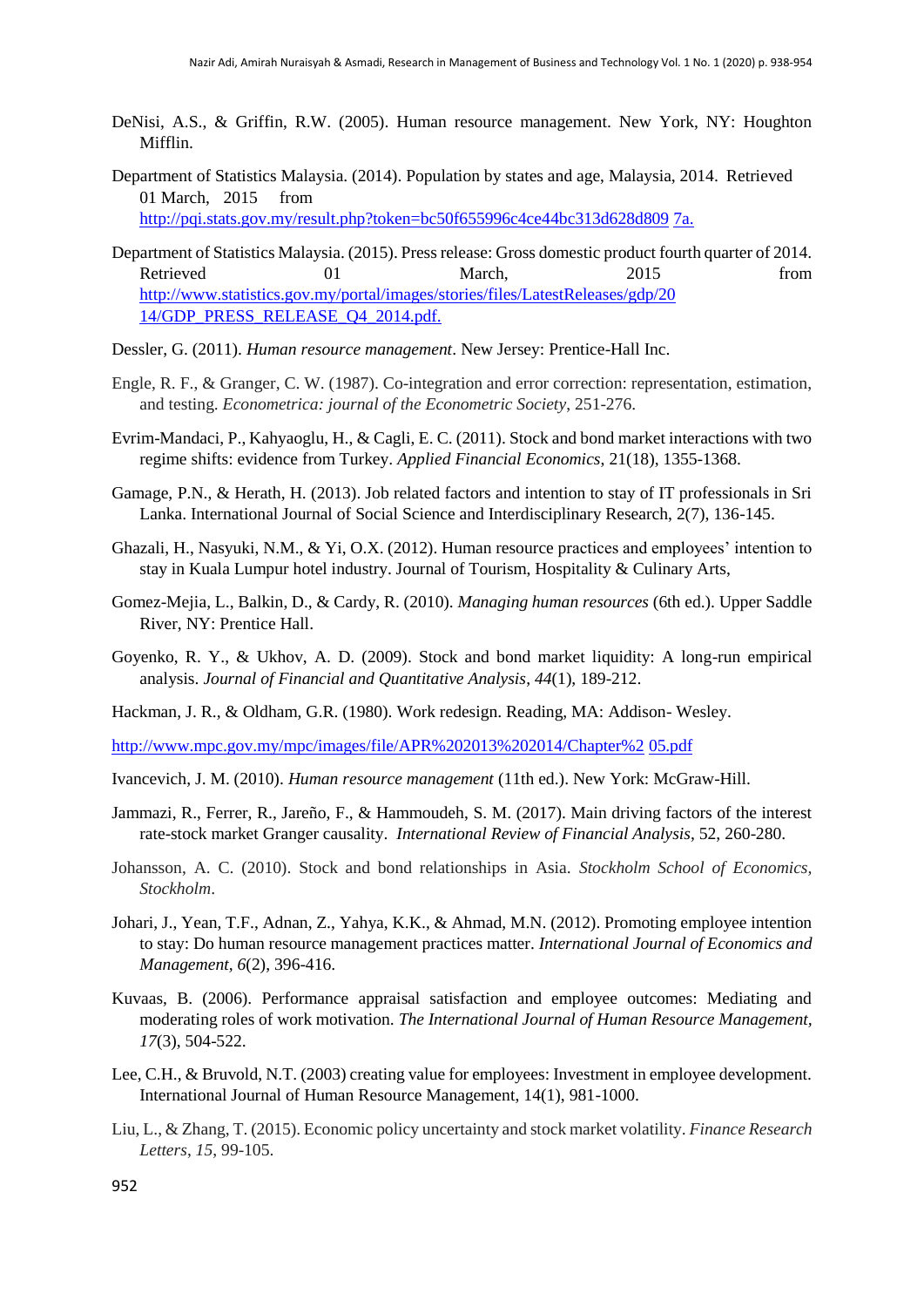- Malaysia Productivity Corporation. (2014). Chapter 5: Productivity performance of the manufacturing sector. Retrieved 20 February, 2015 from
- Mathis, R. L. & Jackson, J. H. (2004) *Human Resource Management* (10th ed.).
- Milkovich, G., Newman, J., & Gerhart, B. (2011). Compensation. Chicago, IL: Irwin Professional.
- Miller, J.G., & Wheeler, K.G. (1992). Unraveling the mysteries of gender differences in intentions to leave the organisation. Journal of Organizational Behaviour, 13(5), 465-478.
- Mondy, R. W., & Noe, R. M. (2005). *Human resource management* (9th ed.). New Jersey: Pearson Education.
- <span id="page-15-0"></span>Mowday, R. T., Koberg, C. S. & McArthur, A. W. (1984). The psychology of the withdrawal process: A cross-validation test of mobley's intermediate linkages model of turnover in two samples, A*cademy of Management Journal,* 27(1), 79–94.
- Naik, P. K., & Padhi, P. (2012). Interaction of Macroeconomic Factors and Stock Market Index: Empirical Evidence from Indian Data. *Available at SSRN 2150208*.
- Noe, R. A. (2008). *Employee Training and Development*. McGraw-H ill Irwin.
- Ohmi, H., & Okimoto, T. (2016). Trends in stock-bond correlations. *Applied Economics*, *48*(6), 536- 552.
- Ong, S. L., & Ho, C. M. (2014). Testing for Linear and Non-Linear Granger Non-Causality Hypothesis between Stock and Bond: The Cases of Malaysia and Singapore. *The Singapore Economic Review*, 59(05), 1450045.
- Patoda, R., & Jain, K. (2012). Assimilation between bond market and stock market. *Global Journal of Management and Business Research*, *12*(20).
- Pesaran, M. H., Shin, Y., & Smith, R. J. (2001). Bounds testing approaches to the analysis of level relationships. *Journal of applied econometrics*, *16*(3), 289-326
- Pesaran, M. H., Shin, Y., & Smith, R. P. (1999). Pooled mean group estimation of dynamic heterogeneous panels. *Journal of the American Statistical Association*, *94*(446), 621-634.
- Philips, L. & Fox, M. A. (2003) Compensation strategy in transnational corporations. *Management Decision,* 41(5), 465–476.
- Pratten, J. D. (2003). The training and retention of Chefs. *International Journal of Contemporary Hospitality Management*, 15(4), 237–242.
- Robbins, S. P. and Coulter, M. (2002) *Management* (7th ed.). Prentice Hall: River, N.J.
- Roscoe, J. T. (1975). *Fundamental research statistics for the behavioral science* (2nd ed.). New York: Holt Rinchart & Winston, Inc.
- Sanjeevkumar, V. (2012). A study on employee's intention to stay in public companies, Kedah, Malaysia. International Journal of Business Economics & Management Research, 2(4), 92-101.
- Schumpeter, J. (1911). The theory of economic development. *Harvard Economic Studies*. Vol. XLVI.
- Sekaran, U. (2000). *Research methods for business: A skill building approach* (3rd ed.). New York: Wiley.
- Sekaran, U. (2003). *Research methods for business* (4th ed.). Hoboken, NJ: John Wiley & Sons.